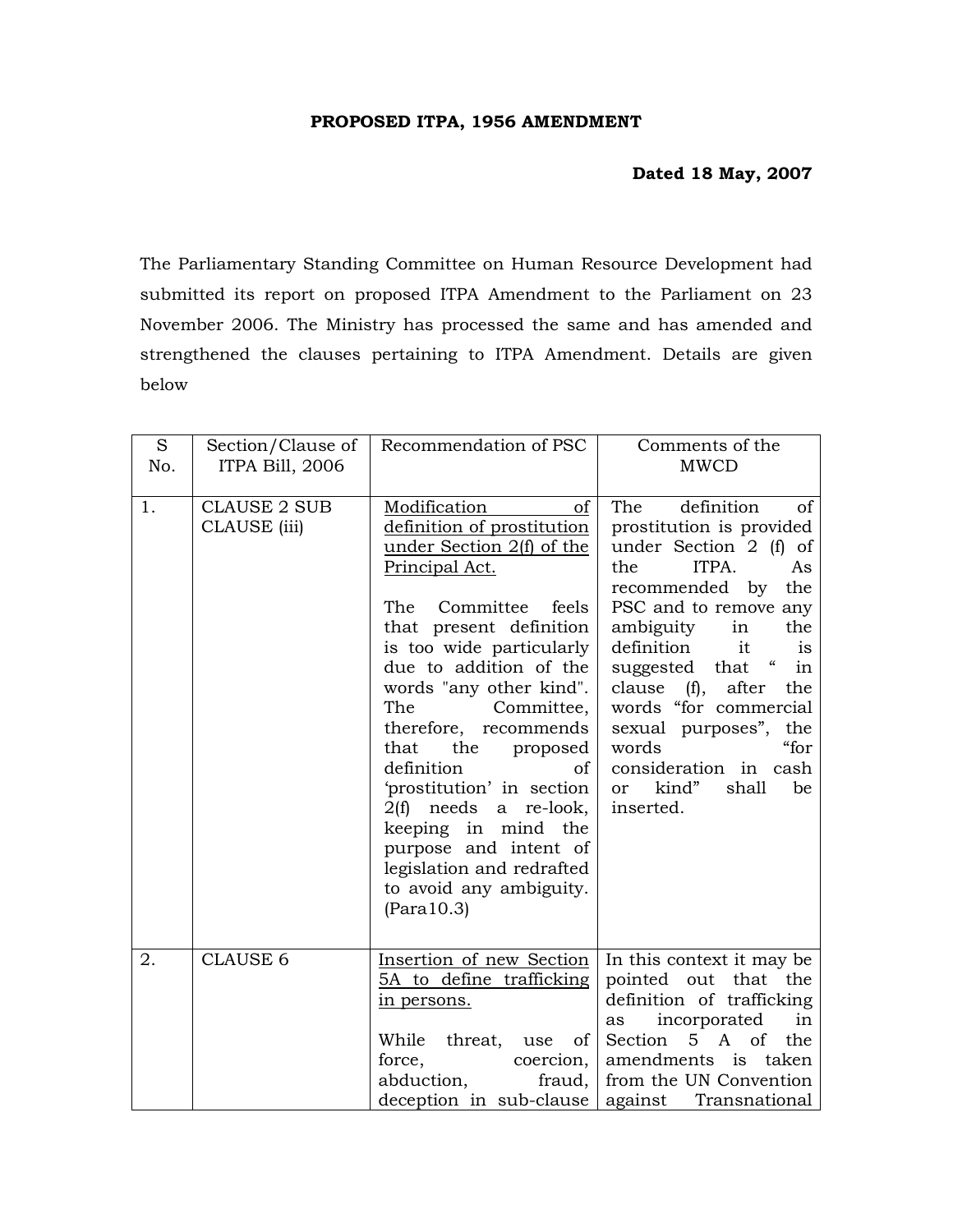|    |                   | clear<br>legal<br>have<br>(a)<br>the<br>term<br>meaning,<br>`abuse of power or<br>position of vulnerability'<br>sub-clause (b)<br>in<br>is<br>ambiguous<br>and<br>may<br>result in categorizing all<br>recruitment into sex as<br>trafficking.<br>It was<br>pointed out<br>that<br><sub>a</sub><br>significant number<br>of<br>persons enter sex work<br>for economic<br>reasons<br>not recruited<br>and are<br>their<br>against<br>will<br>through force, deception,<br>etc. It is feared that<br>such persons may be<br>understood as being in a<br>"position<br>of<br>vulnerability"<br>and<br>consequently, their entry<br>in sex work will be<br>construed as trafficking.<br>(Para 11.5) | Organised Crime<br>to<br>which<br>India<br>1S<br>a<br>signatory. There are a<br>number of sex workers<br>who admit that they are<br>in the profession out of<br>their own violation and<br>are not trafficked even<br>though<br>the<br>original<br>reasons for entering the<br>professions could be a<br>person taking advantage<br>of their economic or<br>social vulnerability. The<br>intent and essence of<br>definition<br>the<br><sub>of</sub><br>"trafficking" as provided<br>under Section 5A is to<br>cover all possible causes<br>that<br>lead<br>can<br>to<br>trafficking of<br>women<br>children<br>and<br>which<br>include<br>economic<br>vulnerability or poverty.<br>Hence, we may continue<br>to retain the existing<br>definition as under 5A. |
|----|-------------------|------------------------------------------------------------------------------------------------------------------------------------------------------------------------------------------------------------------------------------------------------------------------------------------------------------------------------------------------------------------------------------------------------------------------------------------------------------------------------------------------------------------------------------------------------------------------------------------------------------------------------------------------------------------------------------------------|-----------------------------------------------------------------------------------------------------------------------------------------------------------------------------------------------------------------------------------------------------------------------------------------------------------------------------------------------------------------------------------------------------------------------------------------------------------------------------------------------------------------------------------------------------------------------------------------------------------------------------------------------------------------------------------------------------------------------------------------------------------------|
| 3. | CLAUSE 6 (contd.) | The<br>Committee,<br>therefore,<br>recommends<br>that while redrafting the<br>definition of trafficking,<br>the words "inducement<br>of religious and social<br>nature" may also be transports, transfers,<br>included<br>appropriately<br>in Section 5A to prevent<br>of trafficking<br>cases<br>by<br>driven<br>religious<br>beliefs and other social<br>practices. (Para 11.4)                                                                                                                                                                                                                                                                                                              | Agreed.<br>As<br>recommended by the<br>PSC, Section 5A may be<br>reworded as: -<br>"5A. Whoever recruits,<br>harbours,<br>receives,<br>induces or dedicates a<br>person for the purpose<br>of prostitution by means<br>$of,$ —<br>$(a)$ threat or use of force<br>or coercion, abduction,<br>fraud, deception; or<br>$(b)$ abuse of power or a<br>position of vulnerability;<br>or<br>(c) giving or receiving of<br>payments or benefits to<br>achieve the consent of<br>such<br>having<br>person                                                                                                                                                                                                                                                               |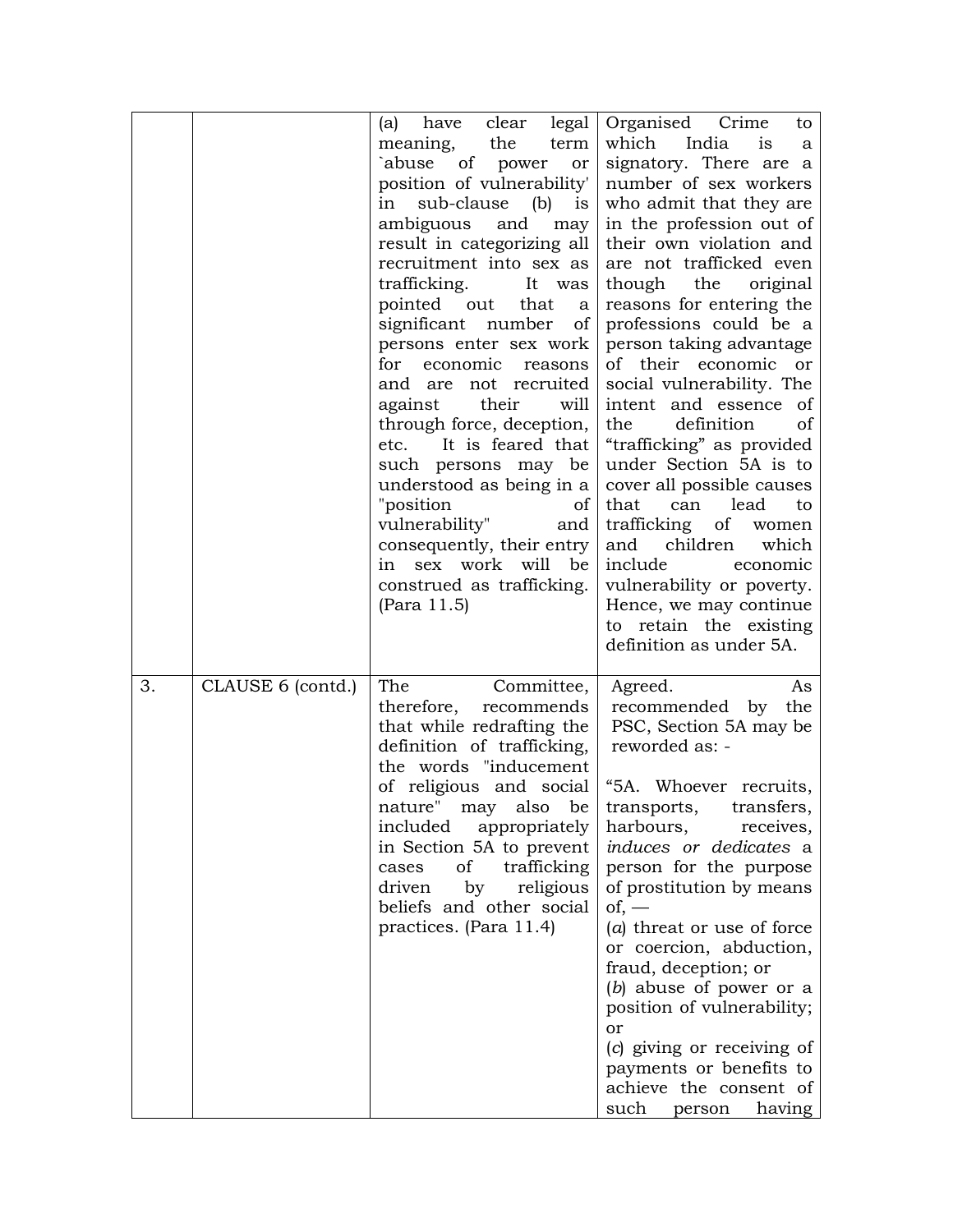| control over another         |
|------------------------------|
| person,                      |
| (d) under guise of           |
| religious, social, cultural, |
| customary practices or       |
| sanctions                    |
|                              |
| commits the offence of       |
| trafficking in persons.      |
| Explanation.—Where           |
| any person recruits,         |
| transports, transfers,       |
| harbours, receives,          |
| induces or dedicates a       |
| person for the purposes      |
| of prostitution, such        |
| person shall, until the      |
| contrary is proved, be       |
| presumed to<br>have          |
| recruited, transported,      |
| transferred, harboured,      |
| received, induced or         |
| dedicated the person         |
| with the intent that the     |
| person shall be used         |
| for the purpose<br>of        |
| prostitution.                |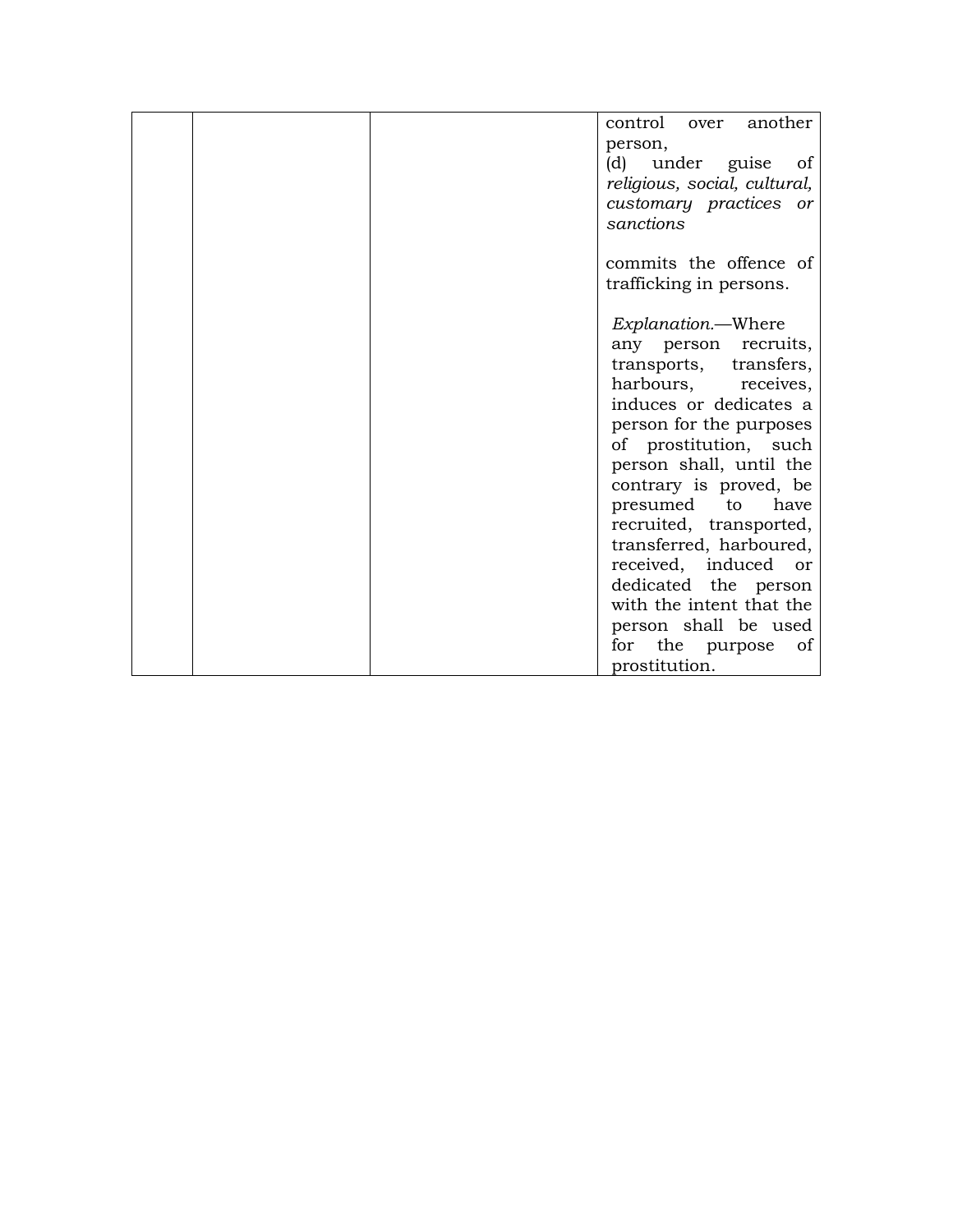| 4. | <b>SECTION 5 B</b> | Punishment for<br>Trafficking in Persons                                                                                                                                                                                                                                                                                                                                                                                                                                                                                                                                                                                                                                                                                         |                                                                                                                                                                                                                                                                                                                                                                 |
|----|--------------------|----------------------------------------------------------------------------------------------------------------------------------------------------------------------------------------------------------------------------------------------------------------------------------------------------------------------------------------------------------------------------------------------------------------------------------------------------------------------------------------------------------------------------------------------------------------------------------------------------------------------------------------------------------------------------------------------------------------------------------|-----------------------------------------------------------------------------------------------------------------------------------------------------------------------------------------------------------------------------------------------------------------------------------------------------------------------------------------------------------------|
|    |                    | The Committee felt that<br>punishment for child<br>trafficking<br>should<br>be<br>enhanced to<br>no<br>less<br>than 10 years, as child<br>trafficking<br>deserves<br>maximum punishment.<br>The<br>Committee,  <br>that  <br>recommends<br>Section 5B (1)<br>should<br>accordingly be amended<br>to read as under:<br>Any person who commits<br>trafficking in person shall<br>be punishable on first<br>conviction with rigorous<br>imprisonment for a term<br>which shall not be less<br>than 7 years<br>for<br>trafficking in adults and<br>not less than 10 years<br>for trafficking in children<br>and in the event of a<br>second or a subsequent<br>conviction<br>with<br><i>imprisonment for</i><br>life.<br>(Para 12.1) | Agreed.<br>The<br>recommendation<br>made by the PSC<br>be<br>may<br>incorporated<br>in<br>the<br>proposed<br>amendments,<br>as<br>Child Trafficking<br>heinous<br><sub>a</sub><br><i>is</i><br>crime<br>that<br>requires<br>more<br>stringent<br>penalties.                                                                                                     |
| 5. | <b>SECTION 5C</b>  | Punishment for Visiting<br><b>Brothel</b>                                                                                                                                                                                                                                                                                                                                                                                                                                                                                                                                                                                                                                                                                        | For this we may clarify<br>as under: -                                                                                                                                                                                                                                                                                                                          |
|    |                    | on which<br>The issues<br>Committee<br>has<br>expressed<br>apprehensions on: -<br>(1) Mere visit to a brothel<br>can be<br>construed<br>as<br>sufficient<br>for<br>ground<br>harassment irrespective<br>of the reason of the visit.                                                                                                                                                                                                                                                                                                                                                                                                                                                                                              | Any person who<br><sup>1</sup> S<br>found in a brothel as<br>defined under section<br>$2(a)$ for the purpose of<br>commercial<br>sexual<br>exploitation as defined<br>under section 2(j) and<br>Induces a person<br>a.<br>to engage in any activity<br>related to commercial<br>sexual<br>exploitation<br>including negotiation for<br>consideration in cash or |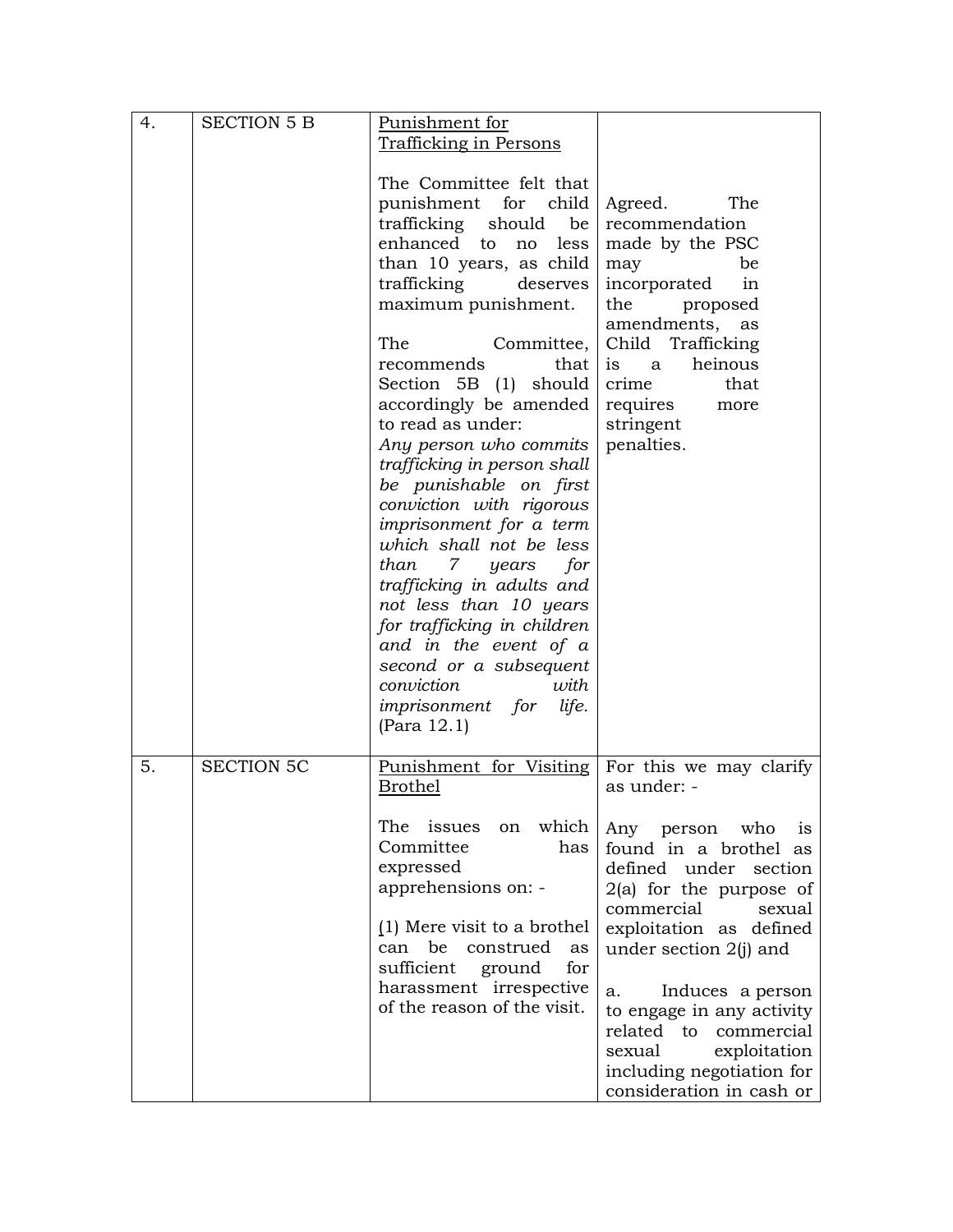|                                        |                                                                                                                                                      | for<br>kind<br>commercial<br>sexual exploitation; or                                                                                                                                                                                                                                                                                                                                      |
|----------------------------------------|------------------------------------------------------------------------------------------------------------------------------------------------------|-------------------------------------------------------------------------------------------------------------------------------------------------------------------------------------------------------------------------------------------------------------------------------------------------------------------------------------------------------------------------------------------|
|                                        |                                                                                                                                                      | Identifies<br>$\mathbf{b}$ .<br>a<br>person to<br>engage<br>1n<br>commercial<br>sexual<br>exploitation; or                                                                                                                                                                                                                                                                                |
|                                        |                                                                                                                                                      | Takes<br>$\mathbf{c}$ .<br>or<br>take<br>attempts<br>to<br>a person,<br>or<br>causes<br>a person to be taken,<br>from<br>place<br>to<br>one<br>another with a view to<br>the person carrying on<br>being<br>brought<br>to<br>or<br>carry on<br>commercial<br>sexual exploitation                                                                                                          |
|                                        |                                                                                                                                                      | shall on first conviction<br>punishable<br>with<br>be<br>imprisonment for a term<br>which may extend to<br>three months or with<br>fine which may extend<br>to twenty thousand<br>rupees or with both and<br>in the event of a second<br>subsequent<br>or<br>with<br>conviction<br>imprisonment for a term<br>which may extend to six<br>months and shall also<br>be liable to fine which |
| <b>SECTION</b><br>5C<br>6.<br>(Contd.) | (2) The Committee felt<br>that it would be difficult                                                                                                 | extend<br>to<br>fifty<br>may<br>thousand rupees."<br>As recommended by the<br>PSC, the definition of                                                                                                                                                                                                                                                                                      |
|                                        | for a person visiting a<br>brothel<br>to<br>distinguish<br>between "trafficked" and<br>"non-trafficked"<br>a<br>person.<br>This<br>ambiguity,<br>the | Commercial<br>Sexual<br>Exploitation<br>be<br>may<br>inserted as a new clause<br>"j" under Section 2 of<br>the Act: -<br>2(j) Commercial Sexual                                                                                                                                                                                                                                           |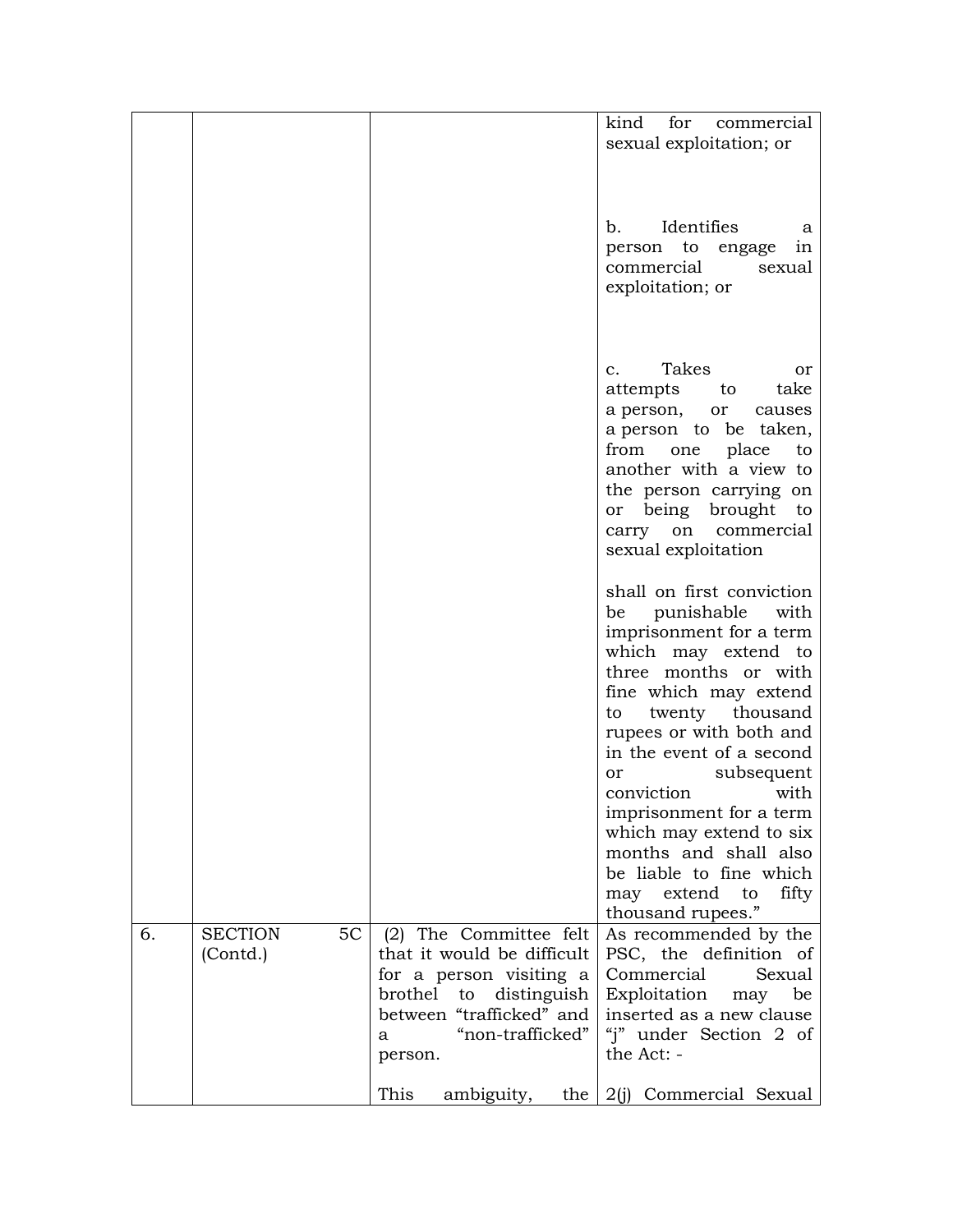| Committee<br>notes,        | Exploitation<br>includes<br>is             |
|----------------------------|--------------------------------------------|
| further confounded, as     | the exchange of sexual                     |
| term "sexual<br>the        | services or promise of                     |
| exploitation" has          | same with<br>the<br>not<br>or              |
| been defined in the Bill.  | without sexual contact                     |
| words" for<br>The          | the<br>for<br>intercourse<br><sub>or</sub> |
| οf<br>purpose              | consideration in "cash<br>sexual           |
| exploitation of any victim | or kind" through threat,                   |
| of trafficking" would      | force,<br>coercion,                        |
| allow the enforcement      | abduction,<br>fraud,                       |
| agencies to determine      | deception,<br>abuse<br>of                  |
| "victims of trafficking"   | power and position of                      |
| and the intention of the   | vulnerability.                             |
| visitor<br>'sexually<br>to |                                            |
| exploit' at the time of    | As recommended by the                      |
| arresting.                 | PSC, the definition of                     |
|                            | Trafficked Victim may                      |
| The Committee is of the    | be inserted as a new                       |
| view that it is cardinal   | clause "k" under Section                   |
| principle of criminal law  | 2 of the Act: -                            |
| that what constitutes an   |                                            |
| offence must be clear,     | 2(k) Trafficked Victim                     |
| vague.<br>not              | The<br>means a person who is               |
| Committee, therefore,      | forced into prostitution                   |
| recommends                 | through trafficking as<br>that             |
| Section 5C needs to be     | defined under Section                      |
| revisited for removing all | 5A<br>and<br>includes<br><sub>a</sub>      |
| ambiguities<br>the         | and<br>person who is                       |
| addressing the concerns    | (a) induced by a person                    |
| expressed in respect       | to engage in any activity                  |
| thereto. It would be       | related to commercial                      |
| better if the              | exploitation<br>terms<br>sexual            |
| "trafficked victim" and    | including negotiation for                  |
| "commercial                | consideration in cash or<br>sexual         |
| exploitation" are defined  | kind; or                                   |
| precisely in the           | <b>Bill</b>                                |
| itself. (Para 13.11)       | (b) Identified by a                        |
|                            | person to engage in                        |
|                            | commercial sexual                          |
|                            | exploitation; or                           |
|                            |                                            |
|                            | (c) Taken or attempted                     |
|                            | to be taken by a person,                   |
|                            | place<br>from<br>one<br>to                 |
|                            | another with a view to                     |
|                            | the person's carrying on                   |
|                            | or being brought<br>to                     |
|                            | commercial<br>on                           |
|                            | carry<br>sexual exploitation.              |
|                            |                                            |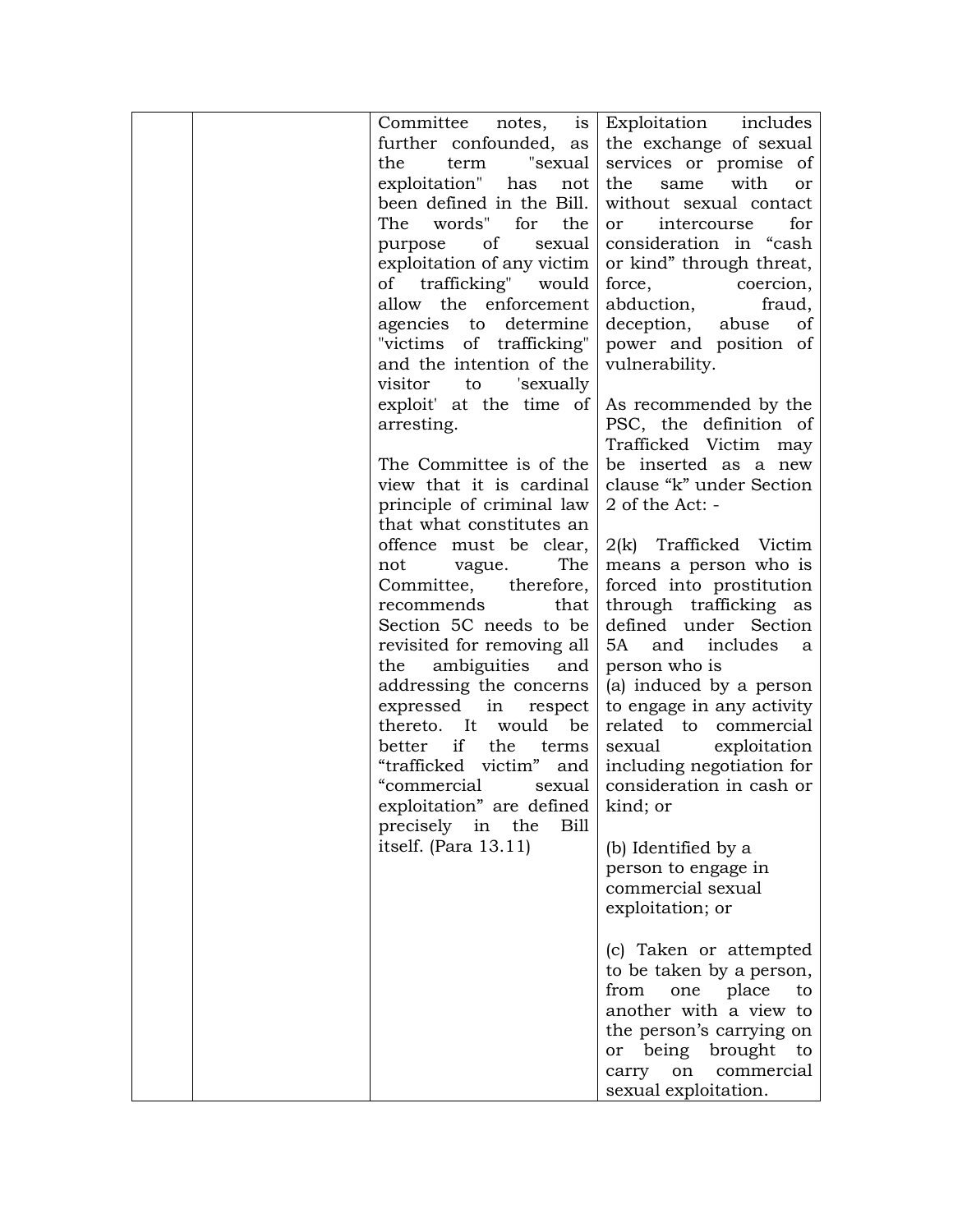| 7. | <b>CLAUSE 9</b>               | Deletion of Section 8                                                                                                                                                                                                                                                                                                                                                                                                                                                                                                                                                                                                                                                                                                                                                                            | Agreed                                                                                                                                                                                                                                                                               |
|----|-------------------------------|--------------------------------------------------------------------------------------------------------------------------------------------------------------------------------------------------------------------------------------------------------------------------------------------------------------------------------------------------------------------------------------------------------------------------------------------------------------------------------------------------------------------------------------------------------------------------------------------------------------------------------------------------------------------------------------------------------------------------------------------------------------------------------------------------|--------------------------------------------------------------------------------------------------------------------------------------------------------------------------------------------------------------------------------------------------------------------------------------|
|    |                               | Committee<br>The<br>1n<br>principle agree for the<br>removal of section 8 i.e.<br>to protect the victims<br>from<br>further<br>victimization. However,<br>the<br>Committee<br>recommends<br>that<br>a<br>suitable clause may be<br>added in the Bill itself<br>to take action against<br>the pimps, procurers,<br>perpetrators,<br>agents<br>and other exploiters<br>with self-interest, for<br>soliciting. (Para 14.7)                                                                                                                                                                                                                                                                                                                                                                          | The Section 3, 4, 5 of<br>ITPA takes care of this.                                                                                                                                                                                                                                   |
| 8. | CLAUSE 10, Sub<br>Clause (ii) | The Committee feels that<br>whole<br>the<br>aspect<br>of<br>corrective<br>homes<br>appears to be a medieval<br>concept, which has to be<br>rejected on the basis of<br>the changing positions<br>and<br>changing<br>perceptions about the<br>women. We can't, on<br>the one hand, say that<br>women are victims and<br>then send the victims for<br>seven<br>years<br>incarceration on the<br>other. This is more as<br>imprisonment<br>than<br>a<br>rehabilitation<br>or relief.<br>Committee<br>The<br>recommends<br>that<br>instead of<br>corrective<br>institutions<br>the<br>should<br>Government<br>rehabilitation<br>create<br>where<br>homes<br>opportunity for seeking<br>an alternative livelihood<br>with<br>the<br>women's<br>consent is provided so as<br>to prepare the victims to | Agreed.<br>The comprehensive<br>Scheme for Prevention<br>Trafficking<br>of<br>and<br>Rescue, Rehabilitation<br>and Re-integration of<br>Victims of Trafficking<br>and Commercial Sexual<br>Exploitation being<br>by<br>formulated<br>the<br>Ministry would look into<br>this aspect. |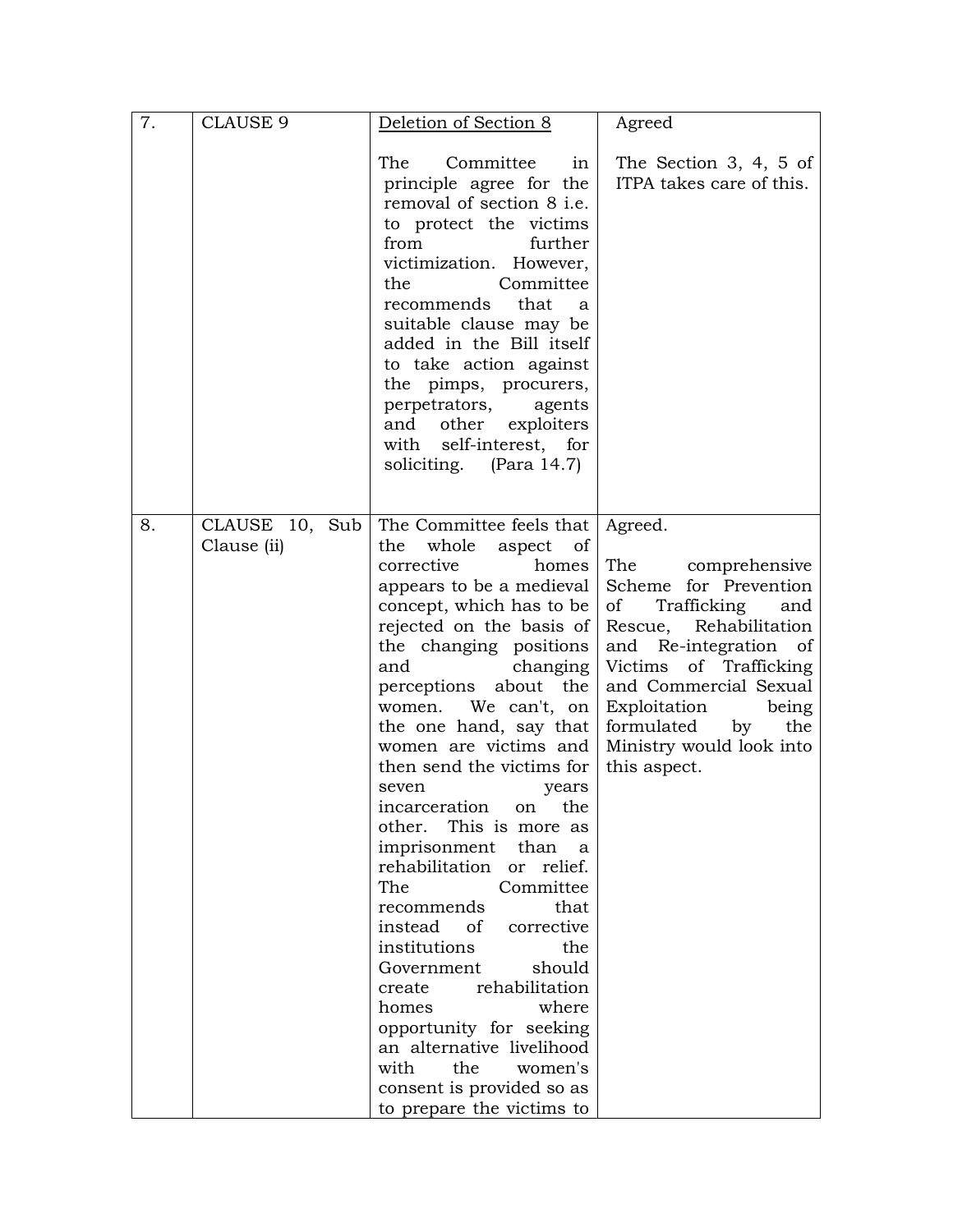|    |           | live life in mainstream.<br>(Para 15.1)                                                                                                                                                                                                                                                                                                                                                                                                                                                                                               |                                                                                                                                                                                                                                                                   |
|----|-----------|---------------------------------------------------------------------------------------------------------------------------------------------------------------------------------------------------------------------------------------------------------------------------------------------------------------------------------------------------------------------------------------------------------------------------------------------------------------------------------------------------------------------------------------|-------------------------------------------------------------------------------------------------------------------------------------------------------------------------------------------------------------------------------------------------------------------|
| 9. | CLAUSE 11 | The<br>Committee<br>recommends that the<br>rank of the special police<br>officers may be retained<br>as Inspector.<br>The<br>Committee<br>also<br>recommends that more<br>lady police officers may ITPA will depend on<br>be appointed to deal availability of such<br>with the crimes under<br>ITPA. The Government<br>and sensitization<br>programme for such police is a continuing<br>officials to ensure that exercise.<br>the victims who are<br>already under trauma<br>may be saved from<br>further harassment.<br>(Para16.3) | Agreed as regarding<br>reinstating Inspector as<br>Special Police Officers.<br>The appointment of<br>women police officer to<br>deal with crimes under<br>officers in the State.<br>should initiate a training The process of training<br>and sensitization<br>of |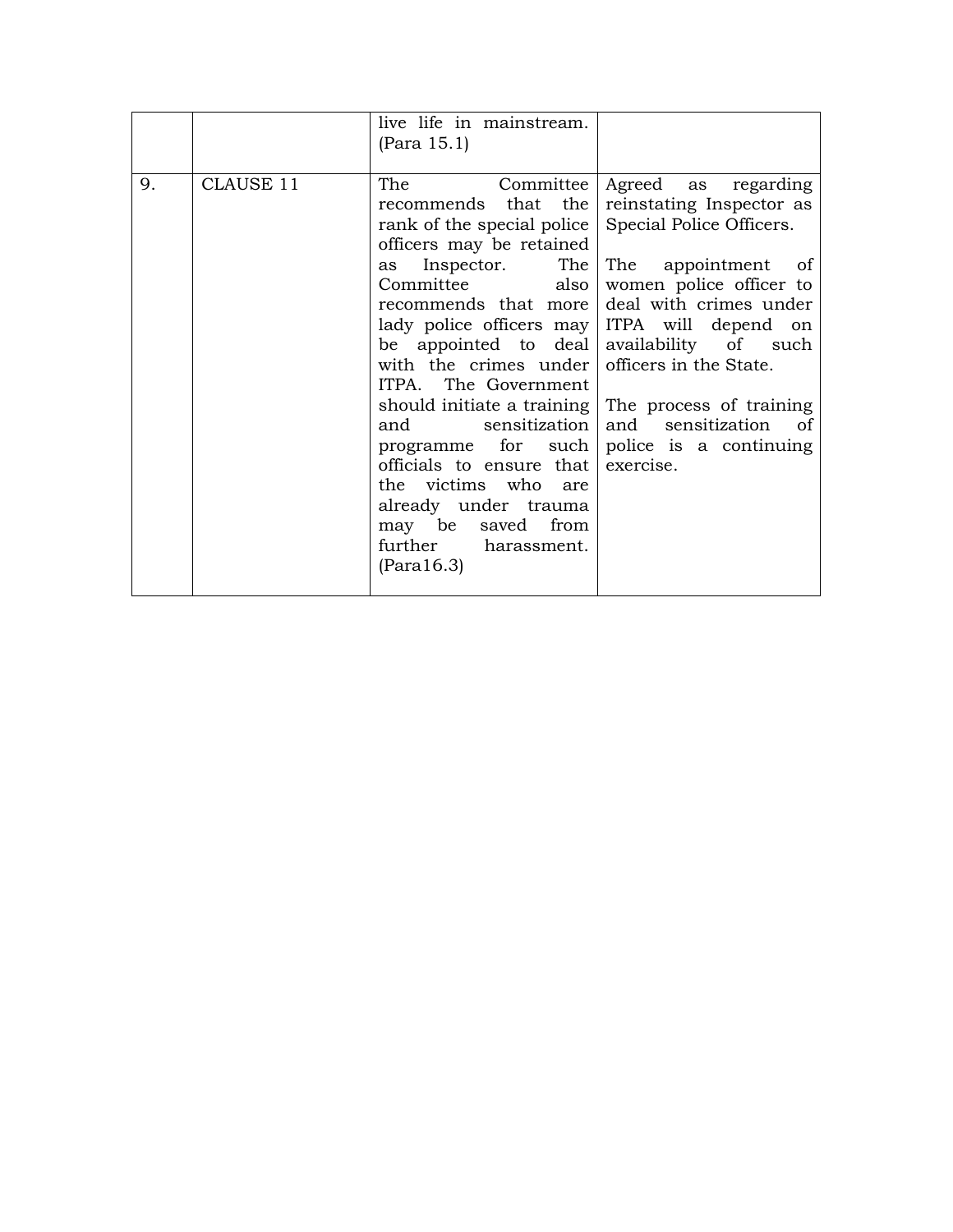| 10. | <b>CLAUSE</b><br>$-12-$ | Section 13A and 13B                                     | The composition<br>and                       |
|-----|-------------------------|---------------------------------------------------------|----------------------------------------------|
|     | <b>INSERTION</b><br>OF  | provide for the setting                                 | Powers<br>the<br>of                          |
|     | SECTION<br>13A          | up of a Central as well $\vert$                         | Authorities will be spelt                    |
|     | AND 13B                 | State Authorities<br>as                                 | in the Rules.                                |
|     |                         | respectively for<br>the                                 |                                              |
|     |                         | purpose of 'preventing                                  | However,<br>the                              |
|     |                         | combating'<br>and                                       | requirements of staff for                    |
|     |                         | trafficking in persons.                                 | the Authorities will be                      |
|     |                         | However, the Committee                                  | spelt in the Bill<br>as                      |
|     |                         | that<br>notes<br>the                                    | follows: -                                   |
|     |                         | composition and powers                                  |                                              |
|     |                         | of these authorities have                               | A new clause under                           |
|     |                         | not been spelt out in the                               | Section 13A<br>be<br>may                     |
|     |                         | The Committee,<br>Bill.                                 | inserted and<br>may<br>be                    |
|     |                         | therefore, recommends                                   | worded as: -                                 |
|     |                         | that the composition and                                |                                              |
|     |                         | powers of the authorities                               | (1)<br>The<br>Central                        |
|     |                         | may be spelt out in the                                 | shall<br>Government                          |
|     |                         | Bill itself.                                            | provide the Authority                        |
|     |                         |                                                         | with such officers and                       |
|     |                         | Furthermore, it should                                  | employees as may be                          |
|     |                         | be mandatory on the                                     | necessary<br>for<br>the                      |
|     |                         | Central<br>and<br>State                                 | efficient performance of                     |
|     |                         | Governments to set up                                   | the functions of the                         |
|     |                         | these authorities in a                                  | Authority under<br>this                      |
|     |                         | fixed time frame as at                                  | Bill.                                        |
|     |                         | present Section 13A and                                 |                                              |
|     |                         | 13B leave it fully at the                               | (2) The salaries and                         |
|     |                         | discretion<br>of<br>the                                 | allowances payable to                        |
|     |                         | respective governments.                                 | and other the terms and                      |
|     |                         |                                                         | conditions of service of                     |
|     |                         | The<br>Committee                                        | the officers and other                       |
|     |                         | recommends that<br>the                                  | employees appointed for                      |
|     |                         | should be<br>word 'may'                                 | the purposes of the                          |
|     |                         |                                                         | replaced by the word Authority shall be such |
|     |                         | 'shall' in the first lines of  <br>Section 13A and 13B. | as may be prescribed."                       |
|     |                         | (Para 17.1)                                             | word "shall"<br>The<br>to to                 |
|     |                         |                                                         | replace "may" in first                       |
|     |                         |                                                         | line of Section 13A and                      |
|     |                         |                                                         | 13B.                                         |
| 11. | <b>CLAUSE</b><br>$-12-$ | The Committee further                                   | The recommendation of                        |
|     | <b>INSERTION</b><br>OF  | recommends that these                                   | the Committee will be                        |
|     | <b>SECTION</b><br>13A   | authorities should also                                 | kept in view<br>while                        |
|     | AND 13B (Contd.)        | comprise social workers                                 | formulating<br>the                           |
|     |                         | including members<br>of                                 | composition<br>of<br>the                     |
|     |                         | women's<br>organizations,                               | Authority.                                   |
|     |                         | health<br>workers,<br>and                               |                                              |
|     |                         | other concerned sections                                |                                              |
|     |                         | of the Society including                                |                                              |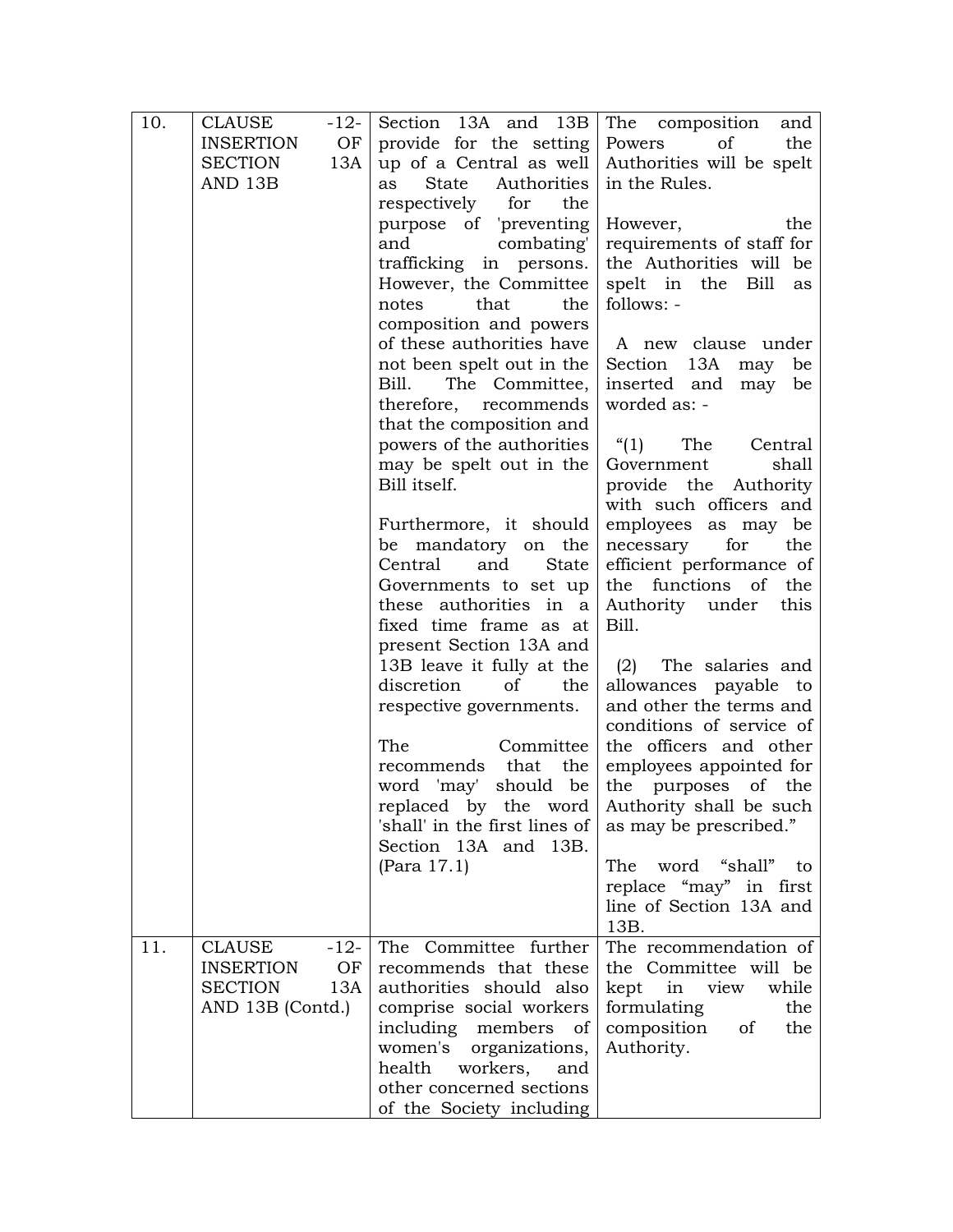|     |                                                         | prostitutes themselves.<br>(Para 17.2)                                                                                                                                                                                                                                                                                                                                                                                                                                                                                                          |                                                                                                                                                                                                                                                                                                                                                                                                                                                            |
|-----|---------------------------------------------------------|-------------------------------------------------------------------------------------------------------------------------------------------------------------------------------------------------------------------------------------------------------------------------------------------------------------------------------------------------------------------------------------------------------------------------------------------------------------------------------------------------------------------------------------------------|------------------------------------------------------------------------------------------------------------------------------------------------------------------------------------------------------------------------------------------------------------------------------------------------------------------------------------------------------------------------------------------------------------------------------------------------------------|
| 12. | CLAUSE $16 - IN$<br><b>CAMERA</b><br><b>PROCEEDINGS</b> | The Committee,<br>therefore, feels<br>that  <br>someone whom they find<br>secure with and have<br>trust in should always<br>be allowed to be present<br>with them during these<br>proceedings.<br>The<br>Committee, therefore,<br>recommends<br>that<br>appropriate provision in<br>this regard should be<br>added in Section 22 after<br>sub-section $(2)$ . (Para 18)                                                                                                                                                                         | As recommended<br>by<br>PSC,<br>the<br>proposed<br>amendment<br>the<br>to<br>Section 16 $(2)$ may be<br>re-worded as: -<br>16 (2) "Notwithstanding<br>anything contained in<br>the Code of Criminal<br>Procedure, 1973, the<br>trial of the proceedings<br>under this Act shall be<br>conducted in-camera<br>and the court<br>shall<br>allow<br>a person<br><sub>of</sub><br>victim's choice and trust<br>to be present during the<br>proceedings.         |
| 13. | <b>GENERAL</b>                                          | The Committee strongly<br>feels that there is an<br>urgent need for having a<br>complete re-look at the<br>Immoral<br>Traffic<br>(Prevention) Act, 1956<br>touching upon<br>all<br>conceivable aspects. An<br>attempt has been made<br>through the proposed<br>amendments to bring<br>the serious problem of<br>The<br>Committee<br>Act.<br>would, however, like to<br>point out that this can<br>be only considered<br>a<br>half-hearted attempt as<br>cross-border<br>the<br>dimensions of problem<br>of trafficking has remain<br>untouched. | The proposed Section<br>5A covers cross-border<br>trafficking<br>and<br>any<br>trafficker belonging to<br>India, if accused, is<br>tried by the Judicial<br>System of the Country.<br>Moreover, the rescued<br>victims of trafficking<br>whether Indian Citizen<br>or cross border, is<br>trafficking under the provided with the same<br>rehabilitation<br>package<br>till such time the victim<br>can be safely repatriated<br>to the country of origin. |
| 14. | <b>GENERAL</b>                                          | Committee<br>The<br>finds<br><b>ITPA</b><br>does<br>that<br>not  <br>special<br>contain<br>any<br>provisions<br>relating to<br>children,<br>particularly                                                                                                                                                                                                                                                                                                                                                                                        | <b>Based</b><br>the<br><sub>on</sub><br>observations made<br>by<br>the PSC, it is suggested<br>that a new sub clause<br>(3)<br>may<br>be<br>inserted                                                                                                                                                                                                                                                                                                       |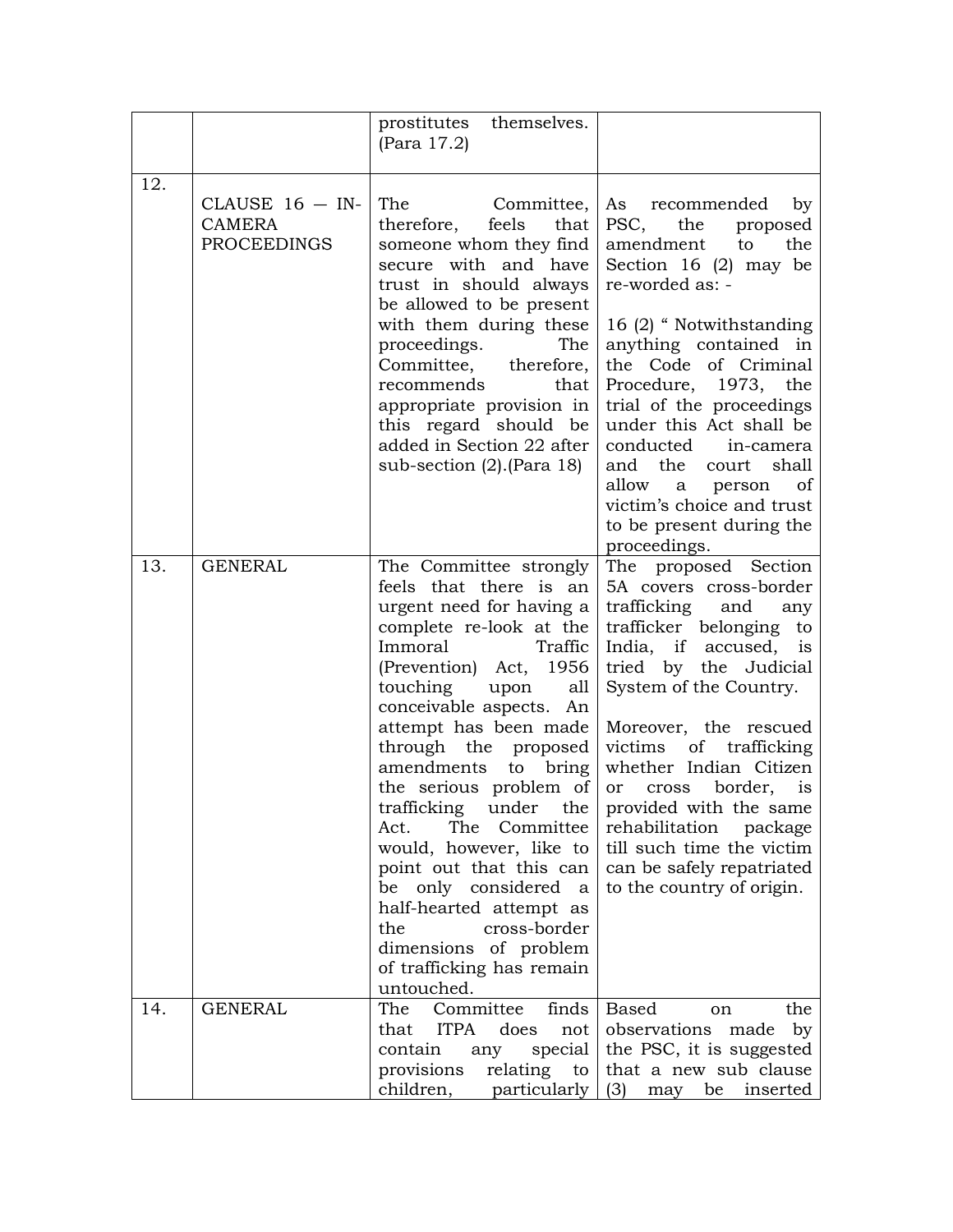| 15. | <b>GENERAL</b> | with respect to the<br>treatment of rescued<br>children. Secondly, the<br>Committee<br>also<br>was<br>given to understand that<br>since the definition of<br>'prostitution' as given<br>under the Act simply<br>mentions persons, it is<br>presumed to include<br>children. Under the Act,<br>a victim of commercial<br>sexual exploitation can<br>also<br>be prosecuted<br>because the law does not<br>state whether children<br>forced into prostitution<br>are victims or offenders.<br>Committee's attention<br>was drawn to the case of<br>Prema V/s State of<br>Maharashtra, Criminal<br>Writ Petition 788 of 2002,<br>whereunder,<br>the<br>Bombay High Court<br>ordered that children<br>who are found soliciting<br>should be treated as<br>children in conflict with<br>law under<br>the<br>the<br>Juvenile Justice Court.<br>The Committee is of the<br>firm view that this grey<br>area about the legal<br>position about<br>child<br>prostitutes needs to be<br>thoroughly looked into<br>and adequate provisions<br>safeguarding<br>the<br>of<br>interests<br>child<br>prostitutes need to be<br>included in the Act.<br>(Para 19.3)<br>The | under Section 16 and<br>worded as:<br>16 (3) "where a victim is<br>found to be a child, the<br>child shall be produced<br>before the Child Welfare<br>Committee constituted<br>Juvenile<br>under<br>as<br>Justice (Care<br>and<br>Protection) of Children<br>Act, 2000 who shall give<br>necessary directions for<br>the care and protection<br>of the child". |
|-----|----------------|-----------------------------------------------------------------------------------------------------------------------------------------------------------------------------------------------------------------------------------------------------------------------------------------------------------------------------------------------------------------------------------------------------------------------------------------------------------------------------------------------------------------------------------------------------------------------------------------------------------------------------------------------------------------------------------------------------------------------------------------------------------------------------------------------------------------------------------------------------------------------------------------------------------------------------------------------------------------------------------------------------------------------------------------------------------------------------------------------------------------------------------------------------------|----------------------------------------------------------------------------------------------------------------------------------------------------------------------------------------------------------------------------------------------------------------------------------------------------------------------------------------------------------------|
|     |                | Committee,<br>therefore,<br>recommends<br>that the law needs to be<br>reviewed<br>to<br>make<br>a<br>distinction<br>between                                                                                                                                                                                                                                                                                                                                                                                                                                                                                                                                                                                                                                                                                                                                                                                                                                                                                                                                                                                                                               | As observed by the PSC<br>and to remove anomaly<br>in Section 4 of the Act,<br>it is suggested that a<br>amendment<br>to<br>new                                                                                                                                                                                                                                |